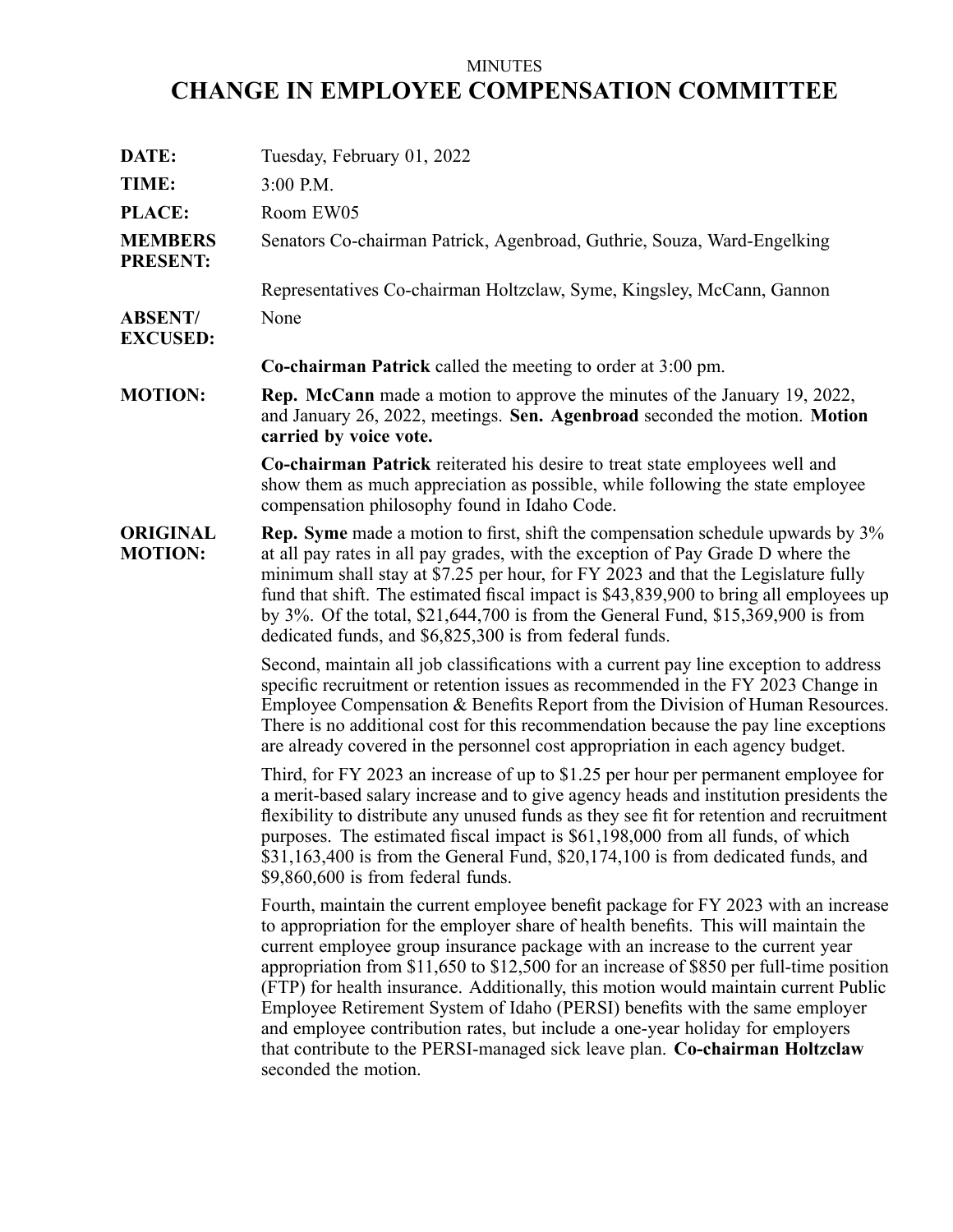**Christine Otto**, Senior Budget and Policy Analyst, Legislative Services Office, clarified the estimated fiscal impact of the Governor's FY 2023 Change in Employee Compensation (CEC) recommendation is approximately \$75 million, compared to approximately \$105 million for the current motion. She noted these numbers are estimates that will be sorted out by JFAC; the committee's role is to make <sup>a</sup> policy decision.

**Rep. Gannon** expressed concern with inflation and rising rents. He spoke **in suppor<sup>t</sup>** of the motion and said it does not truly provide <sup>a</sup> raise, but helps protect state employees' salaries from inflation.

**SUBSTITUTE MOTION: Sen. Guthrie** made <sup>a</sup> substitute motion to accep<sup>t</sup> the Governor's FY 2023 CEC recommendations, excep<sup>t</sup> for the fourth component; and to maintain the current employee benefit package for FY 2023 with an increase to appropriation for the employer share of health benefits from \$11,650 to \$12,495 for an increase of \$845 per FTP for health insurance. **Rep. Kingsley** seconded the motion.

> **Sen. Agenbroad** expressed concern about creating compression issues by using <sup>a</sup> fixed dollar amount for <sup>a</sup> merit-based salary increase, rather than <sup>a</sup> percentage. He explained <sup>a</sup> comprehensive study of all pay grades will be available next session and stated his **suppor<sup>t</sup>** for the substitute motion.

**Rep. McCann** expressed her thanks to **Ms. Otto**. She spoke **in suppor<sup>t</sup>** of the original motion and said she previously voted against the Governor's recommendation due to <sup>a</sup> desire to provide <sup>a</sup> larger increase to state employees.

**Sen. Guthrie** stated his county commissioners said they lose employees to the state, not the other way around. He noted the Governor's CEC recommendation is par<sup>t</sup> of <sup>a</sup> holistic strategy to manage the budget surplus. He warned against chasing inflation because the committee's recommendation cannot be adjusted downward.

**Sen. Ward-Engelking** noted the Legislature recently passed the largest-ever tax cut and said if they can do that, the committee can give state employees <sup>a</sup> raise that is closer to matching inflation. She stated many county employees are receiving 8-9% raises and also enjoy unique benefits packages that rival the state's.

**Sen. Souza** said as <sup>a</sup> small business owner she knows salaries can be increased but not decreased; the state should be careful not to ge<sup>t</sup> in <sup>a</sup> position where they need to claw back salaries.

**Sen. Patrick** expressed concern about <sup>a</sup> fixed dollar amount merit-based salary increase not addressing recruitment and retention needs at the middle and top levels, which can be the hardest to hire for.

**Rep. Syme** stated compression will be an issue regardless of the type of merit-based raise used. He argued the original motion does help lower wage workers, but also gives agency directors discretion to use the funds for upper range, or hard-to-hire positions.

**ROLL CALL VOTE ON SUBSTITUTE MOTION:** Roll call vote was requested. **Motion failed by <sup>a</sup> tie vote of 5 AYE and 5 NAY. Voting in favor** of the motion: **Co-chairman Patrick, Sens. Agenbroad, Guthrie and Souza, and Rep. Kingsley. Voting in opposition** to the motion: **Co-chairman Holtzclaw, Sen. Ward-Engelking, and Reps. Syme, McCann and Gannon.**

**ROLL CALL VOTE ON ORIGINAL MOTION:** Roll call vote was requested. **Motion carried by <sup>a</sup> vote of 6 AYE and 4 NAY. Voting in favor** of the motion: **Co-chairman Holtzclaw, Sen. Ward-Engelking, and Reps. Syme, Kingsley, McCann and Gannon. Voting in opposition** to the motion: **Co-chairman Patrick and Sens. Agenbroad, Guthrie and Souza.**